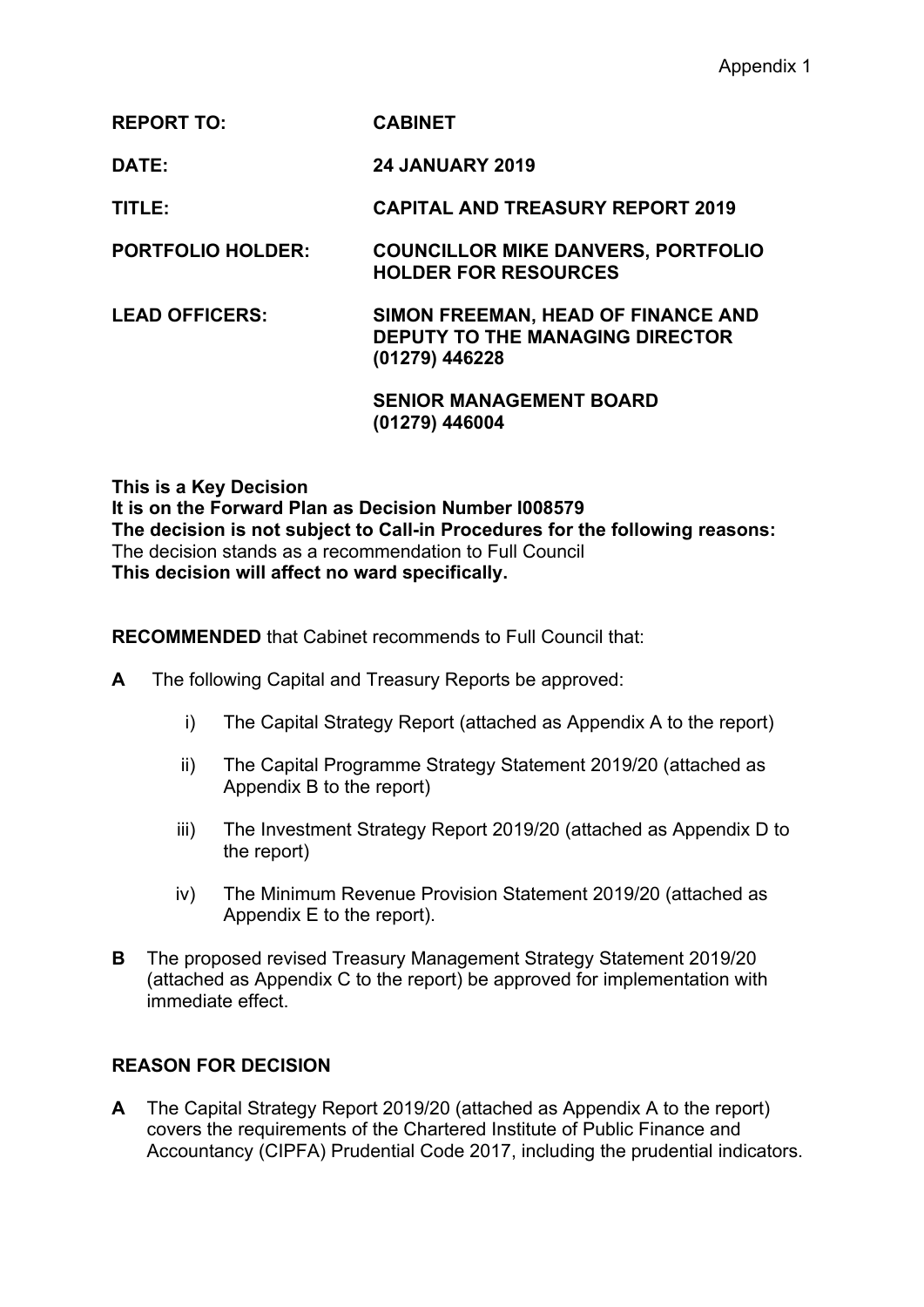The report should be approved by Full Council before the start of the new financial year.

- **B** The Capital Programme Strategy Statement 2019/20 (attached as Appendix B to the report) is not a requirement of any guidance, but is included within this report to provide context for capital investment explained elsewhere. Specifically, for 2019/20, it sets out the Council's programme for building council homes.
- **C** The Treasury Management Strategy Statement 2019/20 (attached as Appendix C to the report) covers the requirements of the new CIPFA Treasury Management Code of Practice 2017, including the treasury management indicators. In a departure from previous practice, where a Capital Strategy (attached as Appendix A to the report) is approved by Full Council. Approval of this report may be delegated to the committee responsible for the implementation and regular monitoring of treasury management policies and practices. For consistency it is included here for this year.
- **D** The Investment Strategy Report 2019/20 (attached as Appendix D to the report) covers the requirements of the Ministry of Housing, Communities and Local Government (MHCLG) Investment Guidance 2018, including the investment indicators.
- **E** The Minimum Revenue Provision Statement 2019/20 (attached as Appendix E to the report) covers the requirements of the MHCLG Guidance on Minimum Revenue Provision 2012.

## **BACKGROUND**

- 1. The 'Capital and Treasury Report' brings together a number of documents in order to comply with new Government (MHCLG) and accountancy professional (CIPFA) guidance.
- 2. One of the new requirements is the submission of an overarching document, a Capital Strategy Statement, which sets out the Council's longer term plan for capital expenditure, and the way in which it is to be funded. The approval of the Strategy (as set out in Appendix A to the report) is a requirement of Council.
- 3. To provide further context a medium term strategy for the Capital Programme 2018/19 – 2023/24 is given (as set out in Appendix B to the report) allowing a separate report to this meeting to concentrate on approval of the current and immediate forthcoming year: 'Capital Programmes 2018/19-2019/20'.
- 4. At the heart of this document are statements governing treasury management, now split into three separate documents (as set out in appendices C, D and E).
- 5. Treasury management is defined as "the management of the Council's investments and cash flows, its banking, money market and capital market transactions: the effective control of the risks associated with those activities and the pursuit of optimum performance consistent with those risks."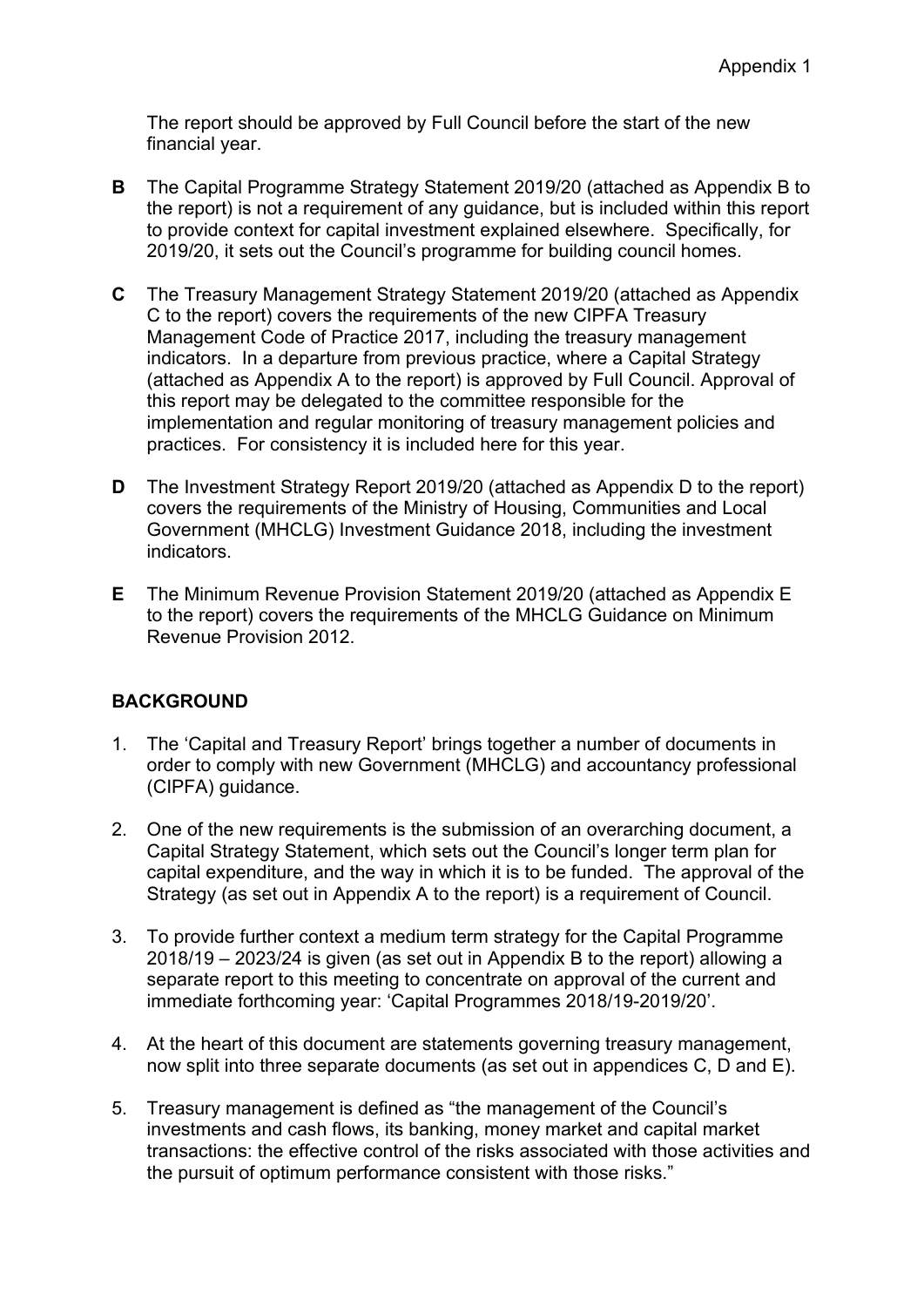- 6. The primary requirements of the current guidance are as follows:
	- a) Creation and maintenance of a Treasury Management Policy **Statement**
	- b) Creation and maintenance of Treasury Management Practices (TMP)
	- c) Receipt of an annual Treasury Management Strategy Statement (TMSS)
	- d) Presentation of a mid-year review of the TMSS and an annual report (stewardship report) to Full Council
	- e) Delegation by the Council for responsibilities for implementing and monitoring treasury management policies and practices and for the execution and administration of treasury management decisions
	- f) Delegation by the Council of the role of scrutiny of treasury management strategy and policies to a specific named body. For the Council the current TMSS specifies the responsibility for the delegated scrutiny role is delegated to the Cabinet Overview Working Group, as well as to the Audit and Standards Committee as may be required
	- g) Submission of an Investment Strategy (as set out in Appendix D to the report)
	- h) Submission of a Minimum Revenue Provision Statement (as set out in Appendix E to the report).

#### **ISSUES/PROPOSALS**

- 7. All reports have been prepared in compliance with respective guidance.
- 8. Members are invited to refer/approve these documents as appropriate.

#### **IMPLICATIONS**

**Place (Includes Sustainability)** None specific. **Author: Andrew Bramidge, Project Director – Enterprise Zone and Interim Head of Planning**

#### **Finance (Includes ICT)**

Any specific implications are set out within the report and supporting appendices. The strategies are key documents underpinning key aspects of financial management across the Council which enable sound financial management to be applied and for resources and assets to be protected.

**Author: Simon Freeman, Head of Finance and Deputy to the Managing Director**